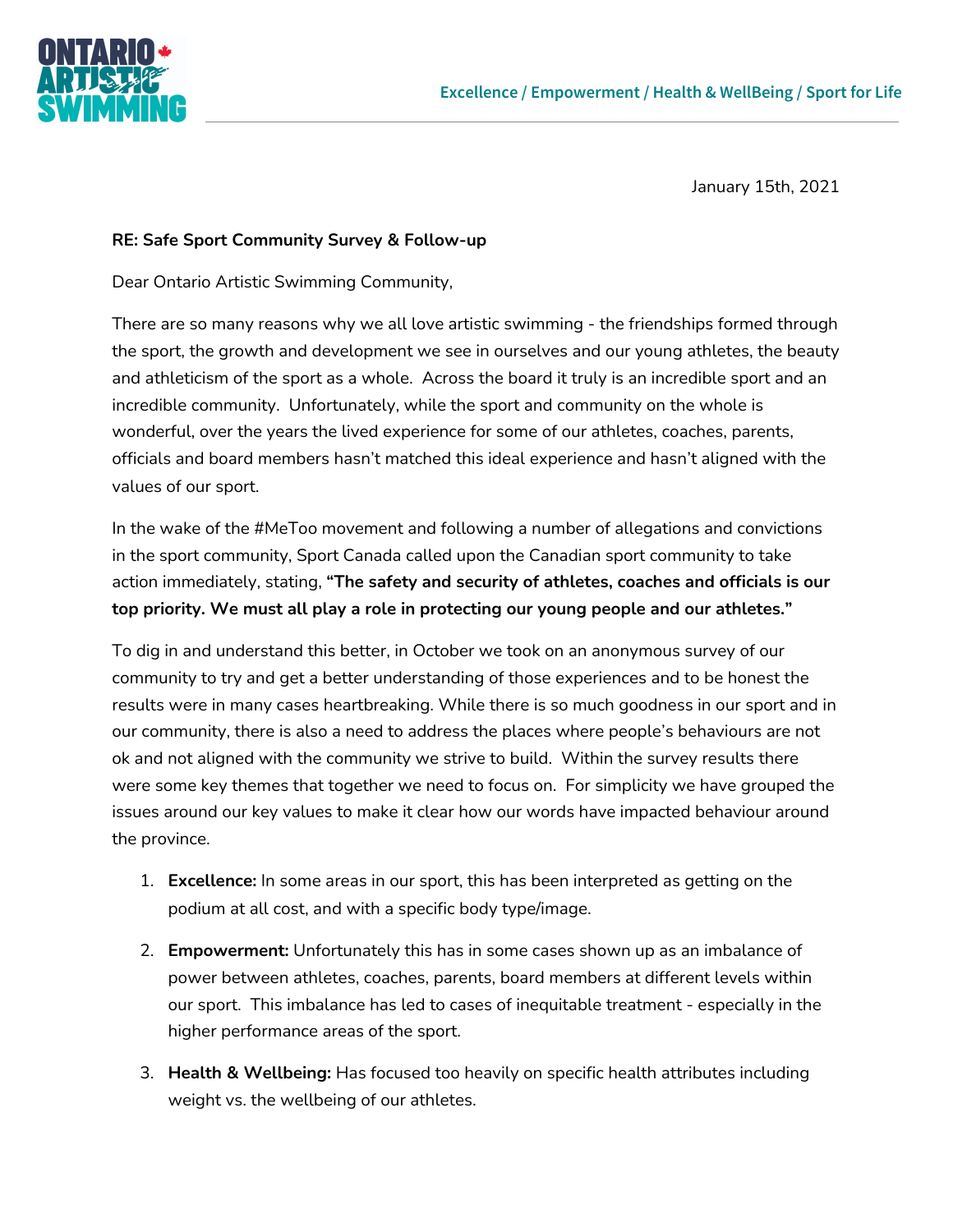The survey told us that as a result of these behaviours athletes and coaches have left the sport they love; sometimes they return years later as masters swimmers, but more often than not they leave saddened and hurt by the sport. To be honest, we don't think this is ok in any way, and it's something we need to change; it's also something the OAS board has committed to work towards changing over the next year.

We know change is going to take time, and it will be a process, but we need to start. We also know that especially here we can not be reckless in our changes; we need to ensure that the changes we make create a safe and engaging space for all community members. So we will start with some smaller steps that help us better understand the challenges in front of us and use that to drive change - in a safe and engaging way.

## **What are we doing?**

While the survey results were anonymous they gave us the insights necessary to understand a few quick steps we can take now and the direction we need to dig in further. Our first steps are to:

- 1. **Define our values**: make sure everyone knows what they mean and then use them as the guide for how we make decisions as we go through this process. We view this as a foundational step for building the community we seek.
- **2. Third Party Engagement:** to take an outside in look at our sport as a whole and how we ensure it is safe and engaging for all our community members. This includes building out a framework within our community including policy priorities, and the training and enablement necessary to make real change.

On the surface this may not seem like a lot, but getting these foundations right is critical to our success.

## Defining our Values

One of the things that came through in our survey results was that people were interpreting our values to mean different things. If we don't all agree on the definitions of our values, but we use those values to make decisions we very quickly end up in a place where behaviours, expectations and decisions are not aligned. Therefore we have taken a step back and put some definition to the words we say in our values; we know these definitions are not perfect and we will continue to iterate on them in the coming months, but we feel they provide enough direction to use them as a guide: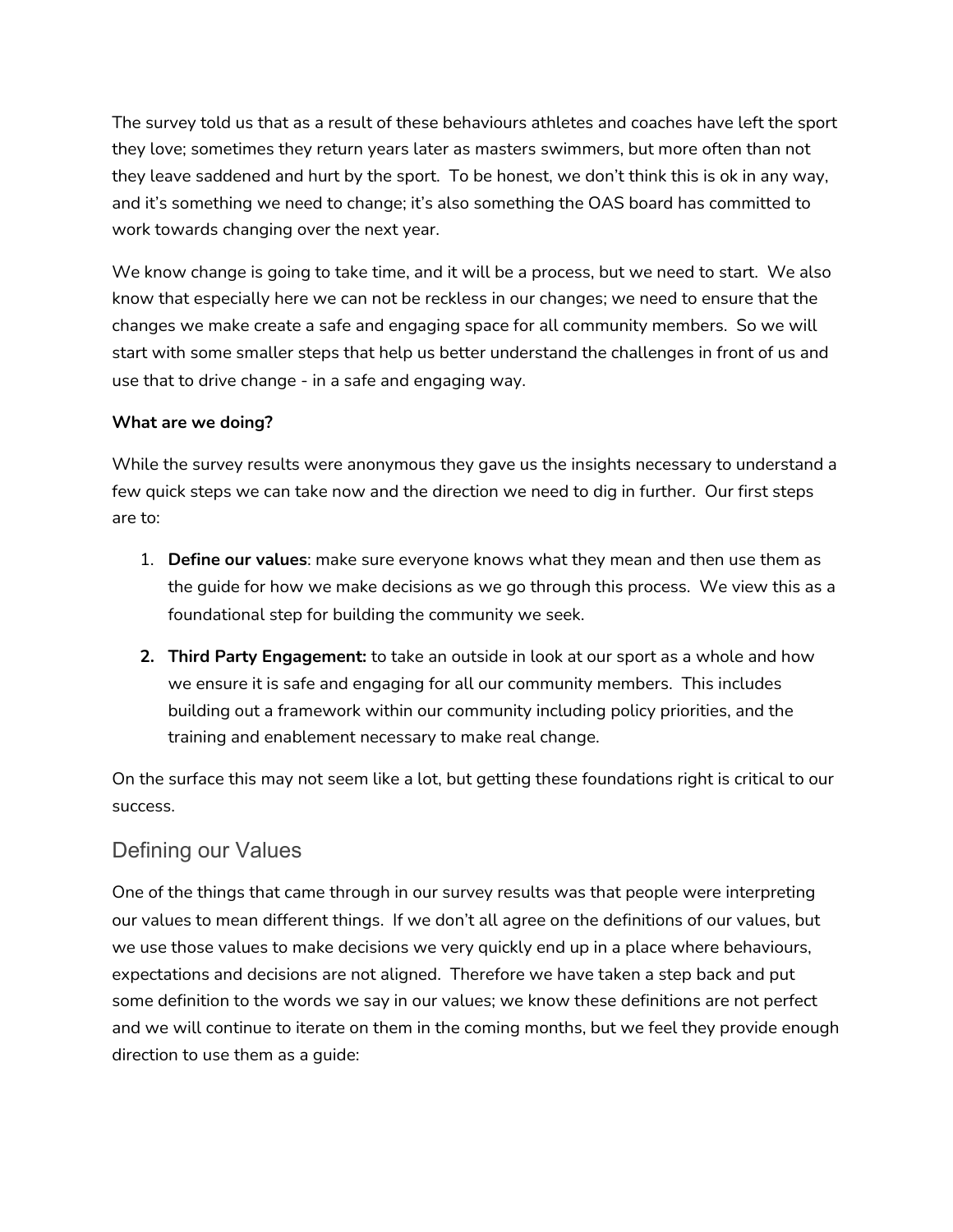- **Excellence:** In all aspects of sport and life. *While excellence on the podium is important, it's equally important that we all show up as and are excellent to each other in all our interactions. Here we recognize we strive for excellence and not perfection.*
- **Empowerment:** Strong community leaders doing the right thing *Athletes, coaches and officials all have context, mentoring and empathy; they feel empowered and they know how to stand up and to do the right thing.*
- **Health & Wellbeing:** Of mind and of body *Long term health and well-being is valued over short term measures of success. This includes all aspects of health ranging from mental health and self-image to nutrition and a healthy sustainable diet.*
- **Sport for Life:** Developing healthy habits for life *Building habits and passion that keep athletes active through sport through all stages of life. This may or may not mean artistic swimming as a sport, but more generally the passion for an active lifestyle.*

Values are critical, but they are only the starting point. We know that much more needs to be done. We also know that it's not something we can do alone - we can learn from others who have been through this journey before us.

## Third Party Engagement

Our anonymous survey was a good step, and now we need to make meaningful progress in creating a safe environment in our community. We've engaged Sport Law to guide us in the creation of a Safe Sport strategy for our province. A critical factor in developing our Safe Sport Framework is to ensure that all perspectives are reflected in the final plan. It requires meaningful involvement from all stakeholders. We believe this also creates an opportunity to enhance a culture of trust and transparency within the community.

To drive the development of the of the Safe Sport strategy, through Sport Law we will engage in the following activities:

● **Workshop:** Starting in January we will engage the larger community in a multi-day workshop focused on providing the key inputs into our Safe Sport Strategy. Invitations will come out early in the new year, and we will be looking for approximately 30 representatives from across at least 20 clubs. Representatives will include athletes, coaches, officials, club administrators and members from our University League. Our